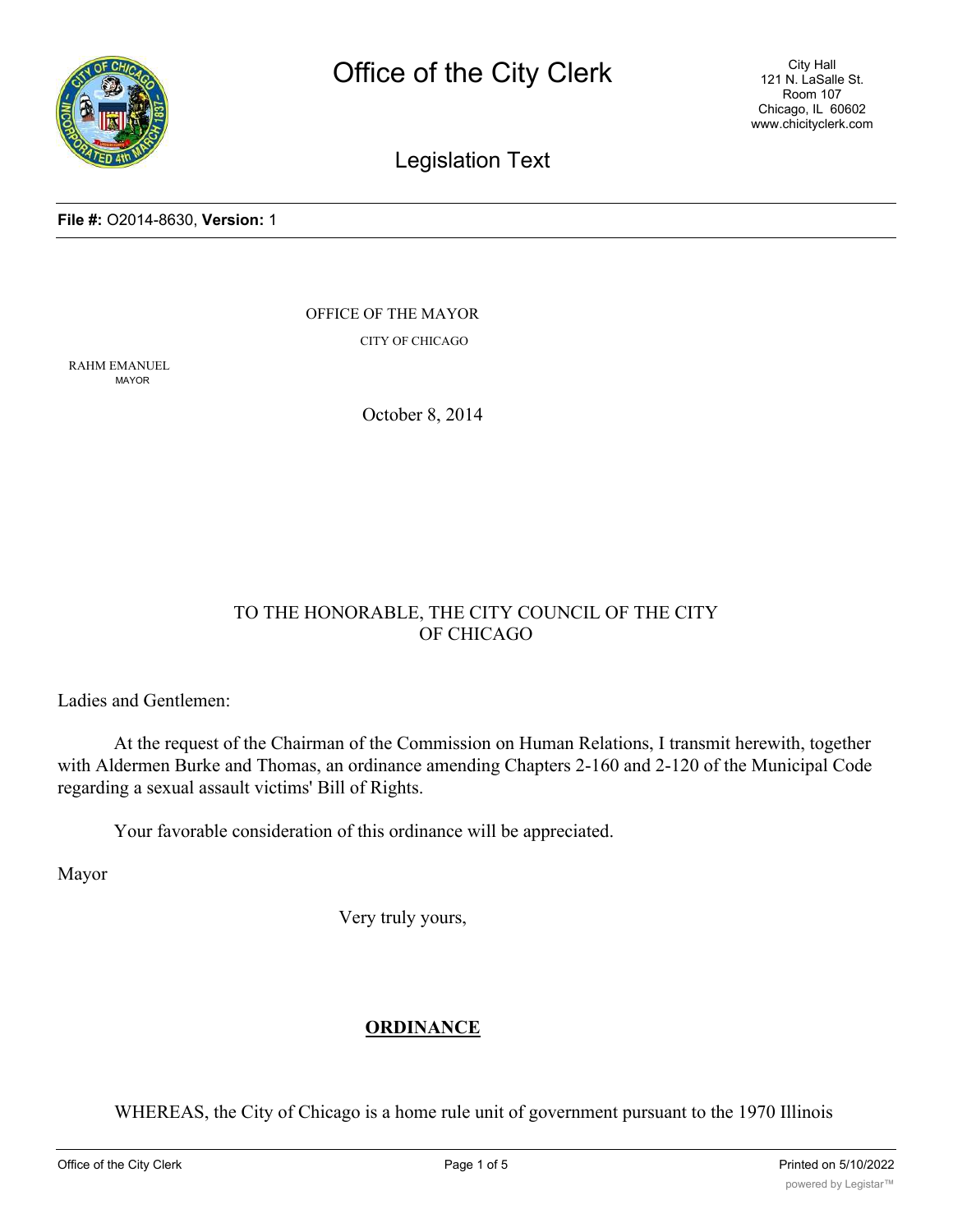Constitution, Article VII, Section 6 (a); and

WHEREAS, pursuant to its home rule power, the City of Chicago may exercise any power and perform any function relating to its government and affairs including promoting the quality of life, health, safety, and the welfare of its citizens; and

WHEREAS, violence against women, including domestic violence, dating violence and sexual assault, is a serious problem on college campuses across the nation; and

WHEREAS, a study by the U.S. Department of Justice has found that approximately twenty-eight percent (28%) of women are targets of attempted or completed sexual assault while they are college students; and

WHEREAS, many victims are reluctant to come forward to report their sexual assaults due to a lack of information about resources and protections available to them on college campuses; and

WHEREAS, in 2011, the U.S. Department of Education issued a Dear Colleague Letter to all federally funded schools to remind them of their responsibilities to take immediate and effective steps to respond to sexual violence in accordance with Title IX, the landmark federal civil rights legislation that prohibits sexbased discrimination in education; and

WHEREAS, in 1992, the Campus Security Act, now known as the Jeanne Clery Disclosure of Campus Security and Campus Crime Statistics Act, was signed into law by President Bush requiring all colleges and universities across the United States to disclose information about crime on and around their campuses; and

WHEREAS, the Clery Act has been amended to require that school afford the victims of campus sexual assault certain basic rights, protect the victims of crime, whistleblowers and others from retaliation, and deal with campus emergency responses; and

WHEREAS, the Annual Security Report, which the Clery Act requires all colleges and universities to file by October  $1<sup>st</sup>$ , must document three calendars years of select campus crime statistics including security policies and procedures as well and information on the basic rights guaranteed to victims of sexual assault; and

WHEREAS, in May of 2014, the U.S. Department of Education released a list of 55 colleges and universities that are under investigation for possible violations of the Clery Act, two of which are from Illinois the University of Chicago and Knox College; and

WHEREAS, due to the recent publicized incidents of domestic violence by members of the National Football League and incidents on various college and university campuses, it is even more imperative that victims of sexual assault are aware of their basic rights; and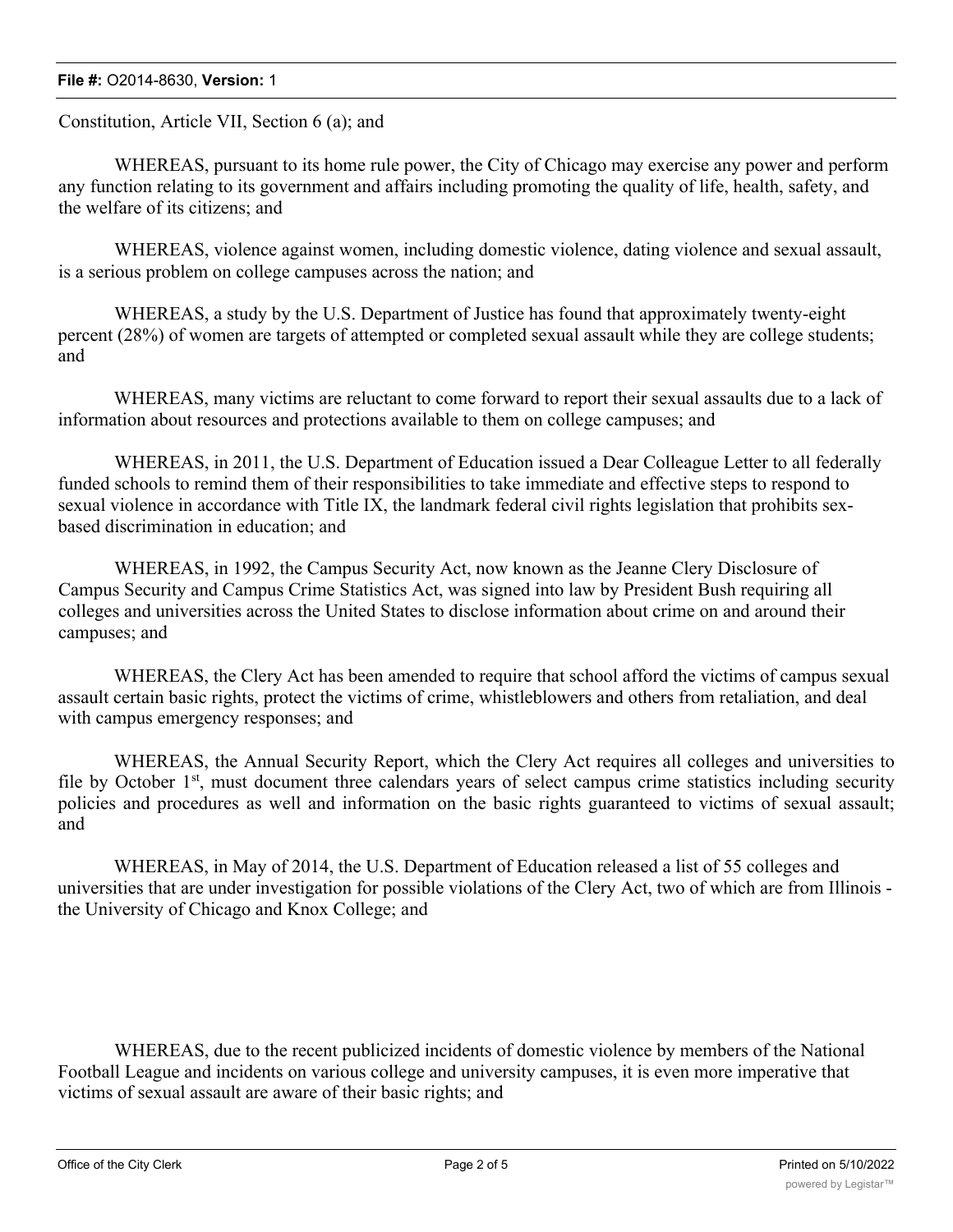WHEREAS, the State of California recently enacted legislation that will require all California colleges and universities to develop survivor- centered policies for addressing sexual assault on campuses; and

WHEREAS, pursuant to California law, "Affirmative Consent" means consent as an affirmative act, in which both partners must express their desire to engage in each sexual act;

WHEREAS, Governor Cuomo of New York has instructed the State University of New York to overhaul its approach to preventing, investigating and prosecuting incidents of sexual assault, including making "affirmative consent" the rule on all of its campuses; and

WHEREAS, the City of Chicago finds that the public health and safety of its citizens, particularly its young adults, is being endangered by the increase of domestic and sexual violence occurring on and near college and university campuses; and

WHEREAS, affording victims of sexual violence basic rights for their protection is a legitimate role of government relating to the welfare of its citizens; now, therefore,

## **BE IT ORDAINED BY THE CITY COUNCIL OF THE CITY OF CHICAGO:**

SECTION 1. The above recitals are expressly incorporated herein and made part hereof as though fully set forth herein.

SECTION 2. Chapter 2-160 ofthe Municipal Code of Chicago is hereby amended by adding Section 2- 160-045 underscored as follows:

### 2-160-045. Sexual Assault Victims' Bill of Rights.

All campuses of the City Colleges of Chicago, as well as all other universities and colleges with campuses located within the city limits of the City of Chicago shall adopt a uniform Sexual Assault Victims' Bill of Rights to notify and assist victims of sexual assault of their right to contact campus, local and or State law enforcement, to inform both the accuser and accused that they have the same opportunity to have others present at their hearings, and both shall be informed of the outcome of any campus disciplinary hearing, and to widely publicize the Bill of Rights to all students and to distribute it to victims of sexual assault.

The Sexual Assault Victims' Bill of Rights shall also include campus-specific and local community victim resources (including the option of housing and academic changes as well as counseling services'), shall be widely publicized to all students, with a hard copy document being made specifically available to any victim, so that students have clear and effective information

**#**

**"I**

**I**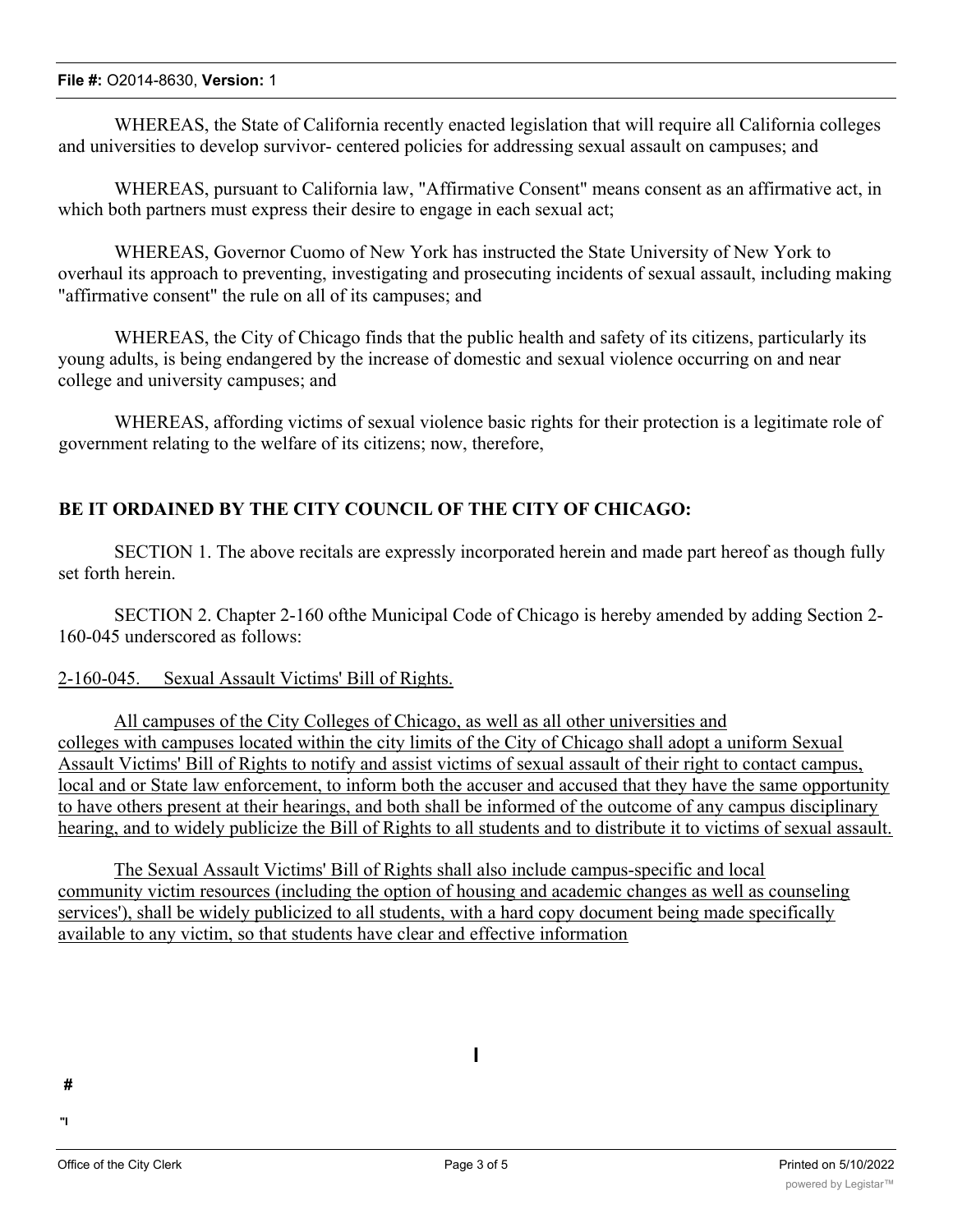on what their rights and options are as well as how to access immediate and on-going assistance after an act of sexual assault has occurred.

The Bill of Rights shall adopt the following uniform definition of affirmative consent:

a) Consent is clear, knowing and voluntary. Consent is active, not passive. Silence, in and of itself, cannot be interpreted as consent. Consent can be given by words or actions, as long as those words or actions create mutually understandable clear permission regarding willingness to engage in (and the conditions of) sexual activity.

b) Consent to any one form of sexual activity cannot automatically imply consent to any other forms of sexual activity.

c) Previous relationships or prior consent cannot imply consent to future sexual acts.

d) A person is deemed incapable of consenting when that person is mentally defective, mentally incapacitated, physically helpless (whether induced by drugs, alcohol or otherwise), or asleep.

In addition to creating the Sexual Assault Victims' Bill of Rights, the City College system of Chicago, as well as all other universities and colleges located within Chicago, shall adopt, in coordination with the Commission on Human Relations, victim-centered policies and protocols regarding sexual assault, domestic violence, dating violence and stalking involving a student that comports with best practices and current professional standards. The policies and protocols governing these areas shall include, but not be limited to, the following:

1) A statement on how the institution will provide appropriate protections for the privacy of individuals involved, including confidentiality;

2) Creating protocols for the preservation of evidence from the incident, victim and witness interviews, and interview of the accused;

3) Providing that an individual who participates as a complainant or witness in an investigation of sexual assault, domestic violence, dating violence, or stalking will not be subject to disciplinary sanctions for a violation of the institution's student conduct policy at or near the time of the incident;

4) A comprehensive, trauma-informed training program for campus officials involved in investigating and adjudicating sexual assault, domestic violence, dating violence and stalking cases; and

5) Procedures for confidential reporting by victims and third parties.

6) Procedures for victims to report complaints concerning the handling of their sexual assault investigations to the Commission on Human Relations.

J